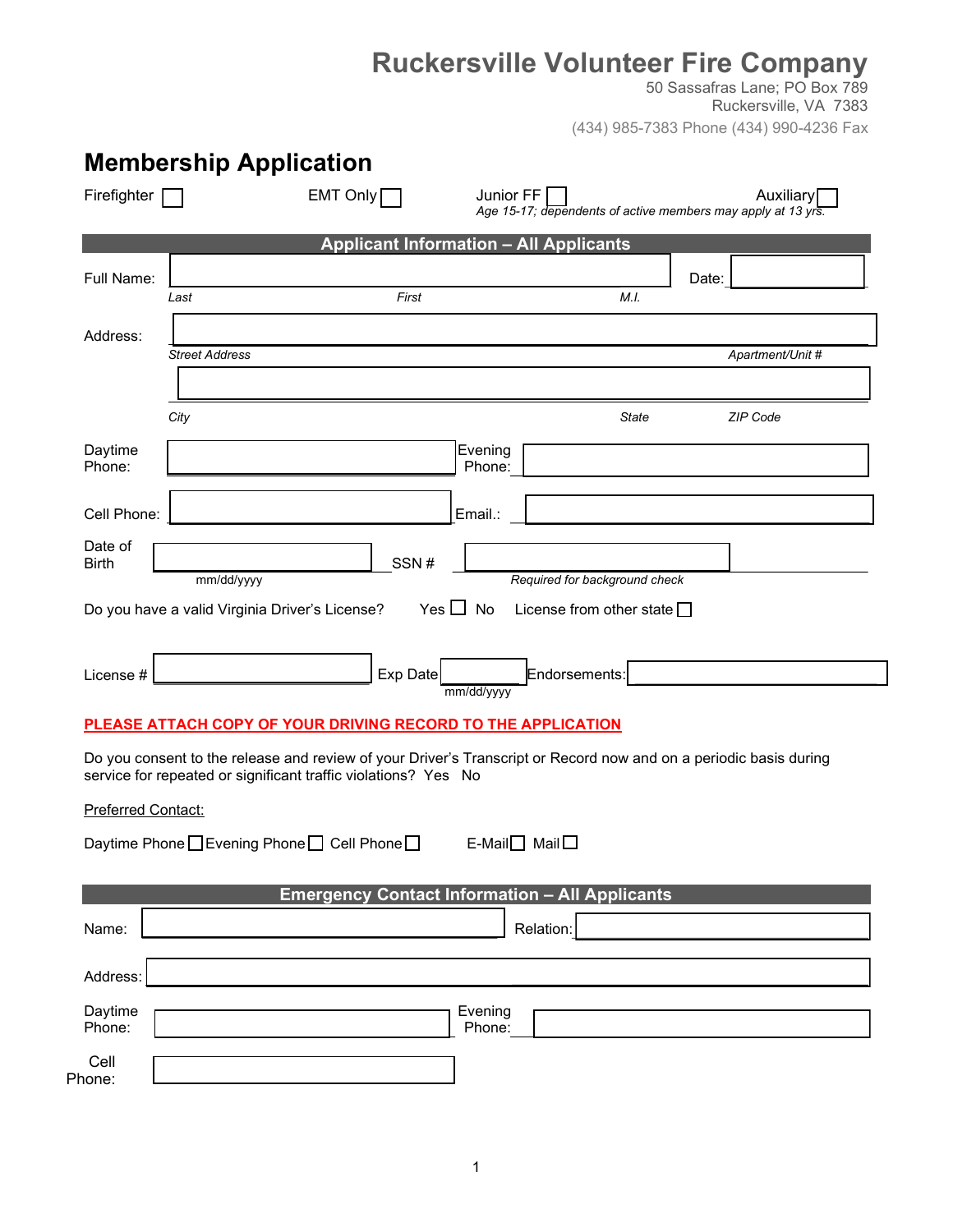|                                                             | <b>Medical History - All Applicants</b>                                                                                                                                                                                         |
|-------------------------------------------------------------|---------------------------------------------------------------------------------------------------------------------------------------------------------------------------------------------------------------------------------|
| $Yes \bigsqcup No: \bigsqcup$                               | Do you have any physical, mental, or medical disabilities that could impair your ability to perform certain duties?                                                                                                             |
| If yes, please explain                                      |                                                                                                                                                                                                                                 |
| Known allergies                                             |                                                                                                                                                                                                                                 |
| <b>Current medications</b>                                  |                                                                                                                                                                                                                                 |
|                                                             | <b>Criminal History - All Applicants</b>                                                                                                                                                                                        |
| consideration for membership.<br>$Yes \nightharpoonup No$ : | Have you ever been convicted or currently have pending charges of a crime? Please include moving violation traffic<br>offenses, misdemeanors, and/or felonies. Affirmative answers do not necessarily disqualify applicant from |
| If yes, explain in detail                                   |                                                                                                                                                                                                                                 |
|                                                             | Do you consent to a criminal background check from local, state, and national authorities? Yes $\Box$<br>No:                                                                                                                    |
|                                                             | <b>Educational Background - All Applicants</b>                                                                                                                                                                                  |
| High School:                                                | City/State:                                                                                                                                                                                                                     |
| Diploma/GED? Yes   No:                                      | 10<br>Last Grade Completed? 9<br>11<br>12                                                                                                                                                                                       |
| College/Vocational<br>School:                               | City/State:                                                                                                                                                                                                                     |
| Degree Earned:                                              | Years<br>Completed? 1 2 3 4 5                                                                                                                                                                                                   |
|                                                             | <b>Employment - All Applicants</b>                                                                                                                                                                                              |
| Current Employer:                                           |                                                                                                                                                                                                                                 |
| Address:                                                    |                                                                                                                                                                                                                                 |
| Supervisor                                                  | Phone:                                                                                                                                                                                                                          |
|                                                             |                                                                                                                                                                                                                                 |
|                                                             | <b>Military Service - Applicants</b>                                                                                                                                                                                            |
| Branch:                                                     | From:<br>To:                                                                                                                                                                                                                    |
| Rank at Discharge:                                          | Type of Discharge:                                                                                                                                                                                                              |
| If other than honorable, explain:                           |                                                                                                                                                                                                                                 |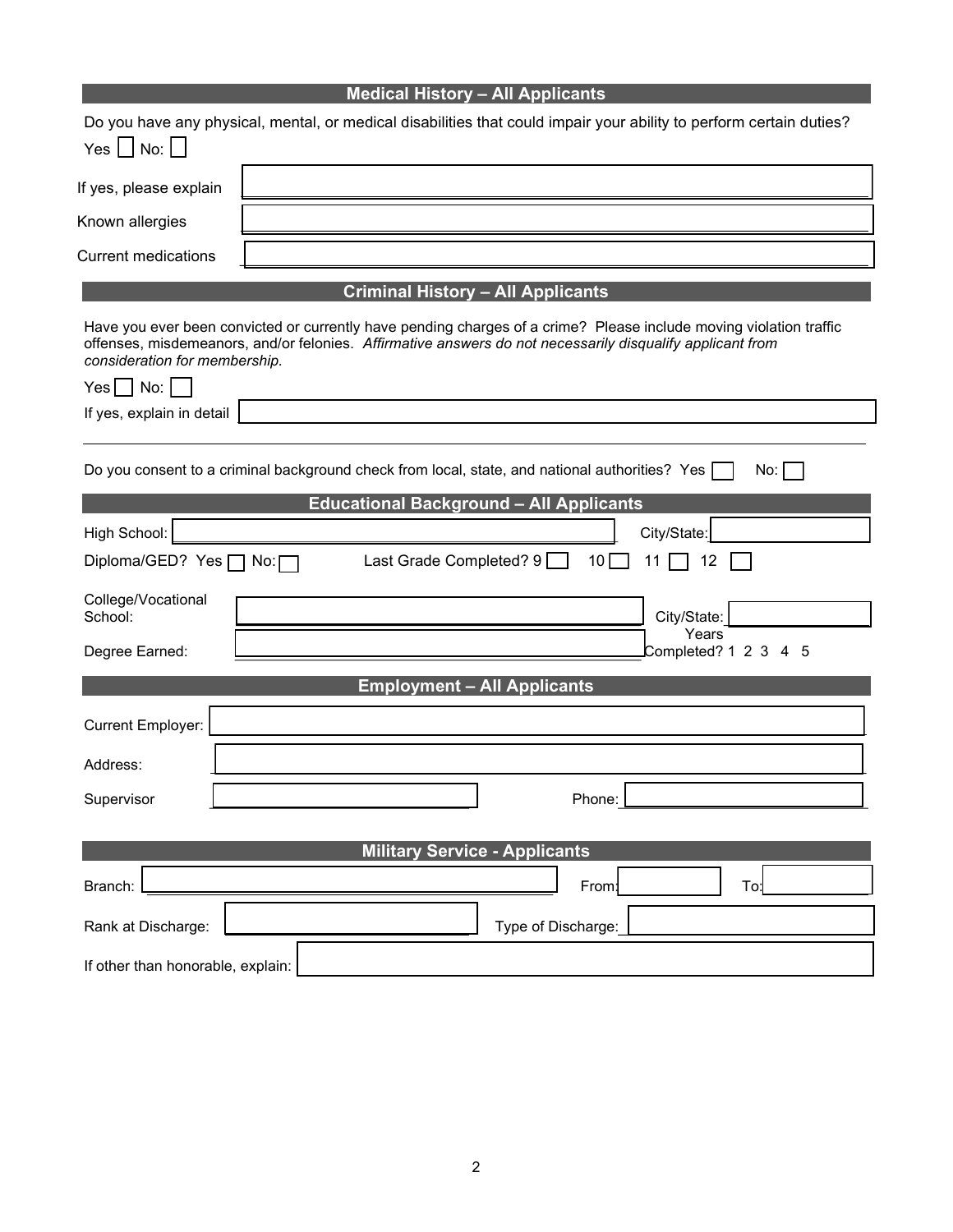| <b>References - All Applicants</b> |                                                                                            |  |
|------------------------------------|--------------------------------------------------------------------------------------------|--|
|                                    | List three references that have known you for at least two years. Do not include relatives |  |
| Name:                              |                                                                                            |  |
| Address:                           |                                                                                            |  |
| Relationship:                      |                                                                                            |  |
| Phone:                             | Email:                                                                                     |  |
|                                    |                                                                                            |  |
| Name:                              |                                                                                            |  |
| Address:                           |                                                                                            |  |
| Relationship:                      |                                                                                            |  |
| Phone:                             | Email:                                                                                     |  |
|                                    |                                                                                            |  |
| Name:                              |                                                                                            |  |
| Address:                           |                                                                                            |  |
| Relationship:                      |                                                                                            |  |
| Phone:                             | Email:                                                                                     |  |
|                                    |                                                                                            |  |

## **Qualifications**

# Active Firefighter, Jr. Firefighter & EMS Applicants Complete

List any fire, rescue, EMS, and/or emergency management training experience, certifications, and/or licenses you currently hold. Include expiration dates and certifying state, department, or agency. Please attach copies of your certifications to this application

| Certification | <b>Certifying Agency</b> | <b>Expiration Date</b> |
|---------------|--------------------------|------------------------|
|               |                          |                        |
|               |                          |                        |
|               |                          |                        |
|               |                          |                        |
|               |                          |                        |
|               |                          |                        |

List any special qualifications and/or skills you have. Include armed forces training, skills with machines, memberships in professional, scientific, or academic societies, work trainings programs, public speaking experience and trade school backgrounds.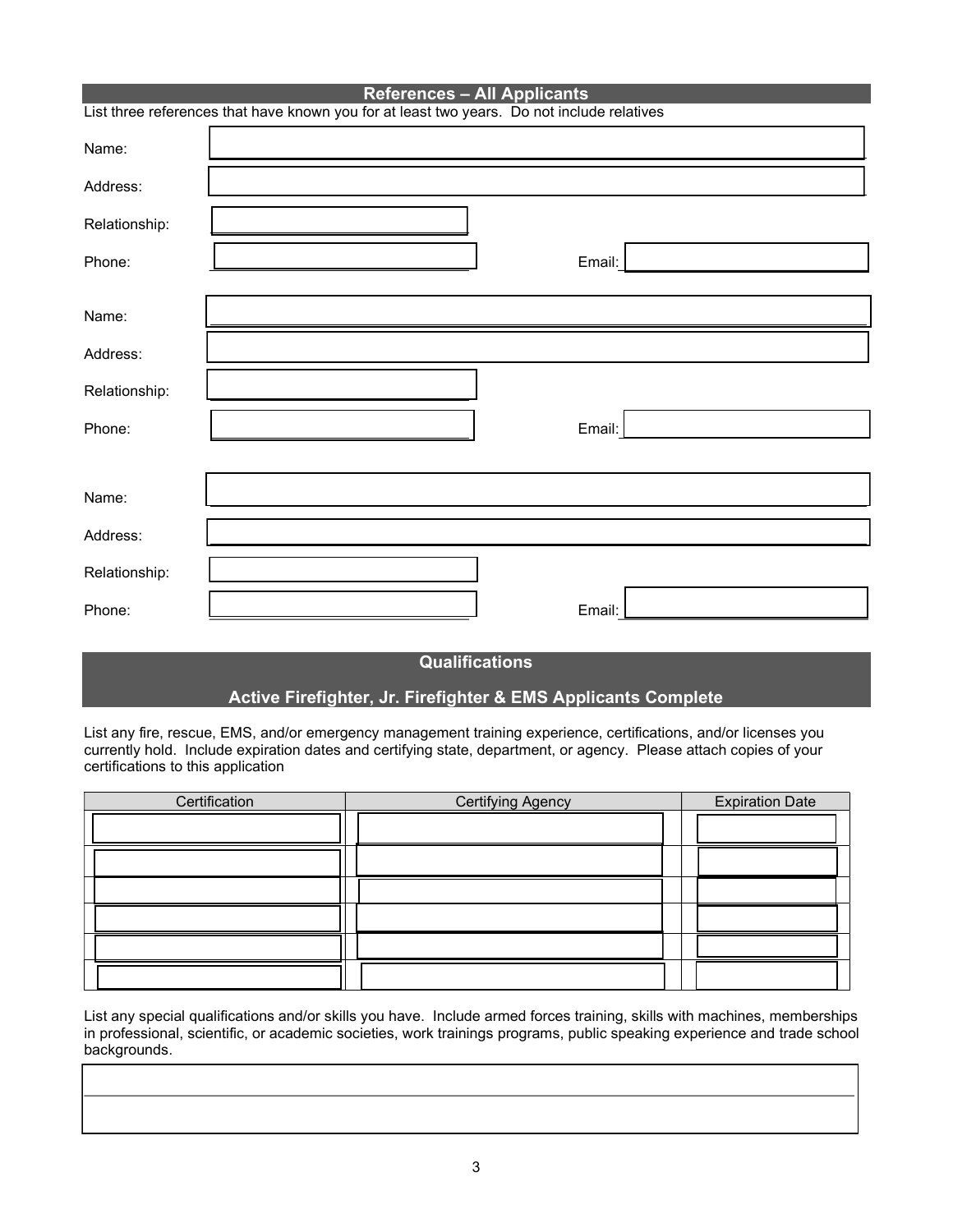| <b>Service Orientation</b>                                                                                                                                                                                                                                                                                                                                                             |  |  |
|----------------------------------------------------------------------------------------------------------------------------------------------------------------------------------------------------------------------------------------------------------------------------------------------------------------------------------------------------------------------------------------|--|--|
| Active Firefighter, Jr. Firefighter & EMS Applicants Complete                                                                                                                                                                                                                                                                                                                          |  |  |
| Are you presently, or have you ever been, a member of any fire, rescue, EMS, or emergency service agencies:<br>Yes<br>Nol                                                                                                                                                                                                                                                              |  |  |
| If yes, what agency?                                                                                                                                                                                                                                                                                                                                                                   |  |  |
| May we contact your superior officer/supervisor regarding your service?<br>No:<br>Yes                                                                                                                                                                                                                                                                                                  |  |  |
| Supervisor Name:<br>Title:                                                                                                                                                                                                                                                                                                                                                             |  |  |
| Phone #<br>Email:                                                                                                                                                                                                                                                                                                                                                                      |  |  |
| Are you a member of any other community service organization(s)?<br>Yes<br>No:<br>If yes, what organization?<br>Have you ever been denied membership, had disciplinary action taken against you, or been asked to resign by any<br>organization or emergency services agency:<br>$Yes \Box No:$<br>If yes, explain in detail. Be sure to include the name and address of organization. |  |  |
|                                                                                                                                                                                                                                                                                                                                                                                        |  |  |
| <b>Availability</b>                                                                                                                                                                                                                                                                                                                                                                    |  |  |
| Active Firefighter, Jr. Firefighter & EMS Applicants Complete                                                                                                                                                                                                                                                                                                                          |  |  |
|                                                                                                                                                                                                                                                                                                                                                                                        |  |  |
| Please indicate the time you are available to respond to fire/rescue calls. Check all that apply:                                                                                                                                                                                                                                                                                      |  |  |
| $06:00 - 12:00$<br>$12:00 - 18:00$<br>$18:00 - 24:00$<br>24:00-06:00<br>Weekends<br>Other [                                                                                                                                                                                                                                                                                            |  |  |
| Are you available Monday evenings starting at 19:00 to attend meetings/trainings?                                                                                                                                                                                                                                                                                                      |  |  |

Yes | No: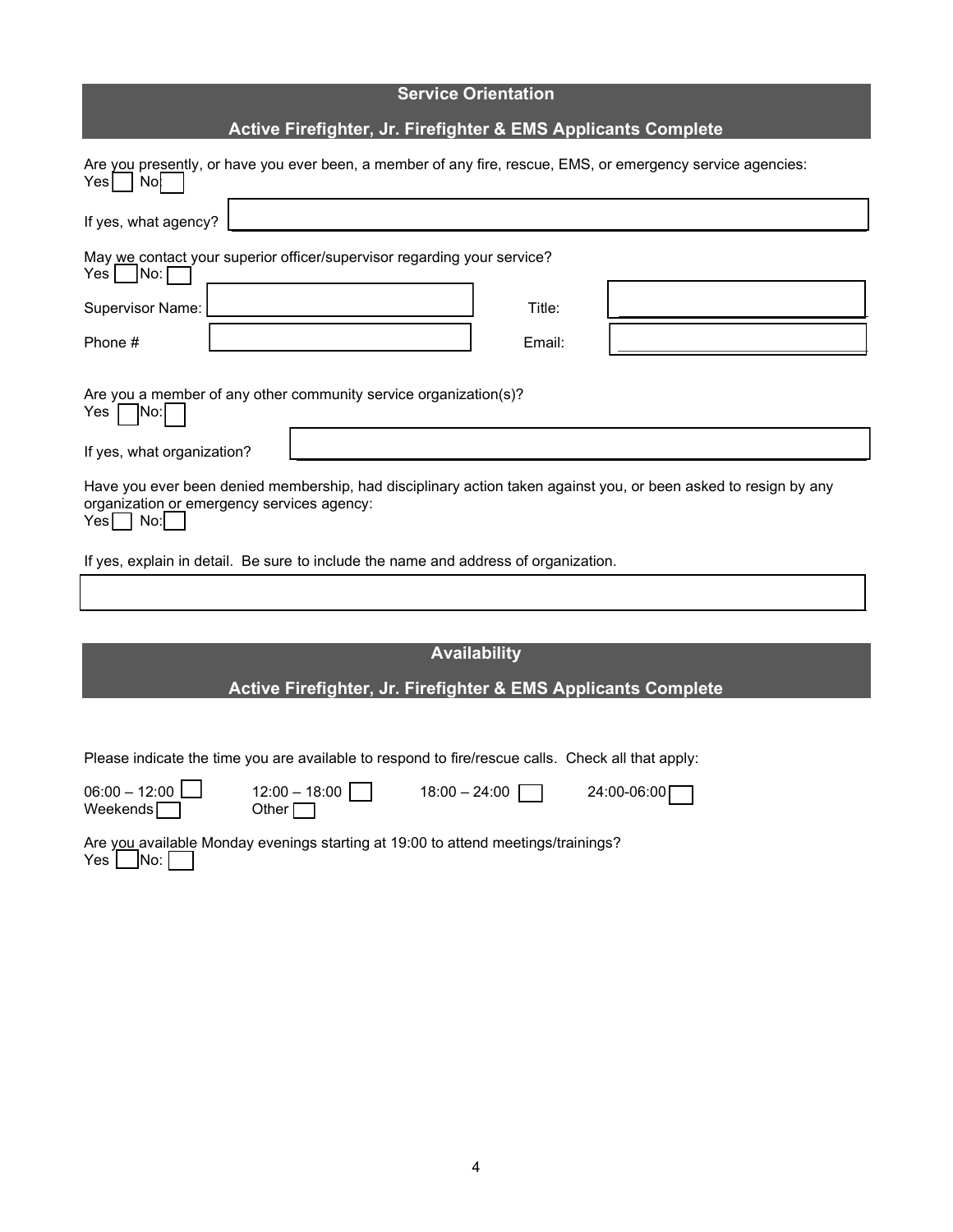## Duties & Expectations

#### Active Firefighter, Jr. Firefighter & EMS Applicants

- $\triangleright$  Attend scheduled meetings monthly:
	- $\triangleright$  1<sup>st</sup> Monday Work Night
	- $\geq 2^{nd}$  Monday -Monthly Training
	- $\geq 3^{rd}$  Monday Board Meeting (Only board members are required to attend)
	- $\triangleright$  4<sup>th</sup> Monday Business Meeting
- $\triangleright$  Regular attendance to training, fundraising events, work details and emergency calls is expected.
- $\triangleright$  Members are expected to pursue training opportunities and obtain firefighting certifications to expand knowledge and role within the fire service.
- As a firefighter at the Ruckersville Fire Company, you are expected to follow all Standard Operating Guidelines and follow direction of company officers.
- $\triangleright$  All RVFC members are expected t demonstrate the highest level of personal integrity and professionalism. Specifically, when wearing RVFC apparel, a neat appearance should be maintained, and the purchase or alcoholic beverages is prohibited.

## Auxiliary Applicants Complete

What skills, training, and/or experience do you have that may contribute to RVFC? Please list any relevant experience (cooking, management, fundraising, administrative, accounting, volunteer, social media etc.).

You be available to provide disaster relief (water, hot beverages, food etc.) during large emergencies, such as structure fire?  $Yes \bigsqcup No:$ 

Will be available to regularly assist with planning and preparation for fundraising events throughout the year.  $Yes \nightharpoonup No:$ 

Wil you be available to assist with one or more fundraising events throughout the year.  $Yes \nightharpoonup No:$ 

#### Duties & Expectations - Auxiliary Applicants

- As an auxiliary member, you will be expected to assist RVFC by providing relief services.
- $\triangleright$  Assist firefighting members with non-firefighting duties.
- $\triangleright$  Plan, prepare for and participate in fundraising events.
- All RVFC members are expected to demonstrate the highest level of personal integrity and professionalism. Specifically, when wearing RVFC apparel, a neat appearance should be maintained, and the purchase of alcoholic beverages is prohibited.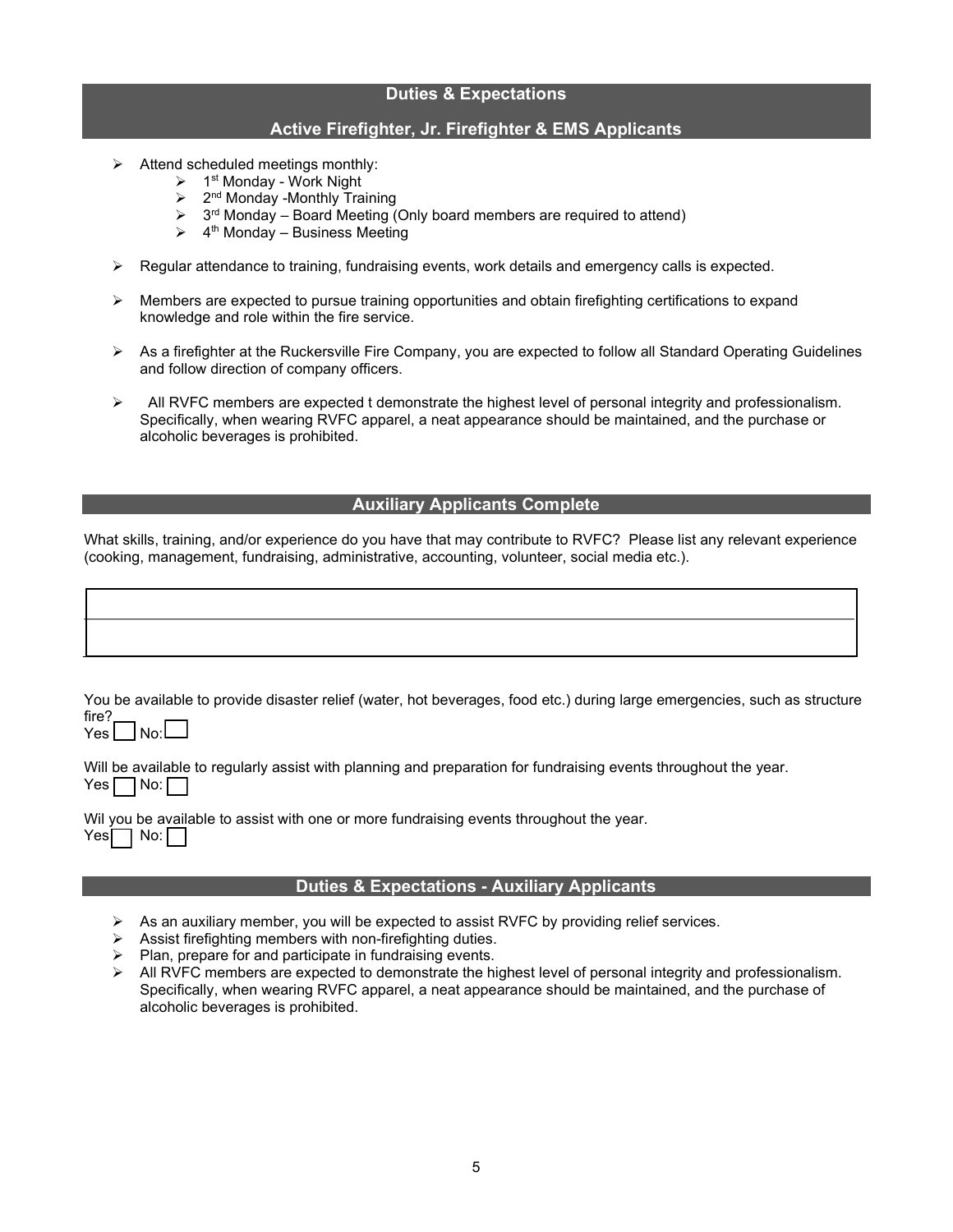## Applicant Statement – All Applicants

I hereby certify that the facts set forth in the Membership Application are true and complete t the best of my knowledge and I have not omitted any information. I further certify that there are no willful misrepresentations, omissions and/or falsifications in this application. I understand that providing any false or misleading information may disqualify me from service and from service in the future.

Ruckersville Volunteer Fire Company and/or any duly appointed representative thereof is hereby authorized to make investigation of my personal, employment, criminal, and driving history. I consent to the release of information concerning my capacity and fitness by employers, educational institutions, law enforcement agencies and other individuals and agencies duly accredited.

| Signature: |                                                                                        | Date:  |            |
|------------|----------------------------------------------------------------------------------------|--------|------------|
|            | <b>Printed Name</b>                                                                    |        | mm/dd/yyyy |
|            | If you are applying as a Junior FF, the signature of a parent or guardian is required. |        |            |
| Signature: | Printed Name & Relationship                                                            | Date:  |            |
|            |                                                                                        | Phone: |            |

Please print this page, sign & submit with application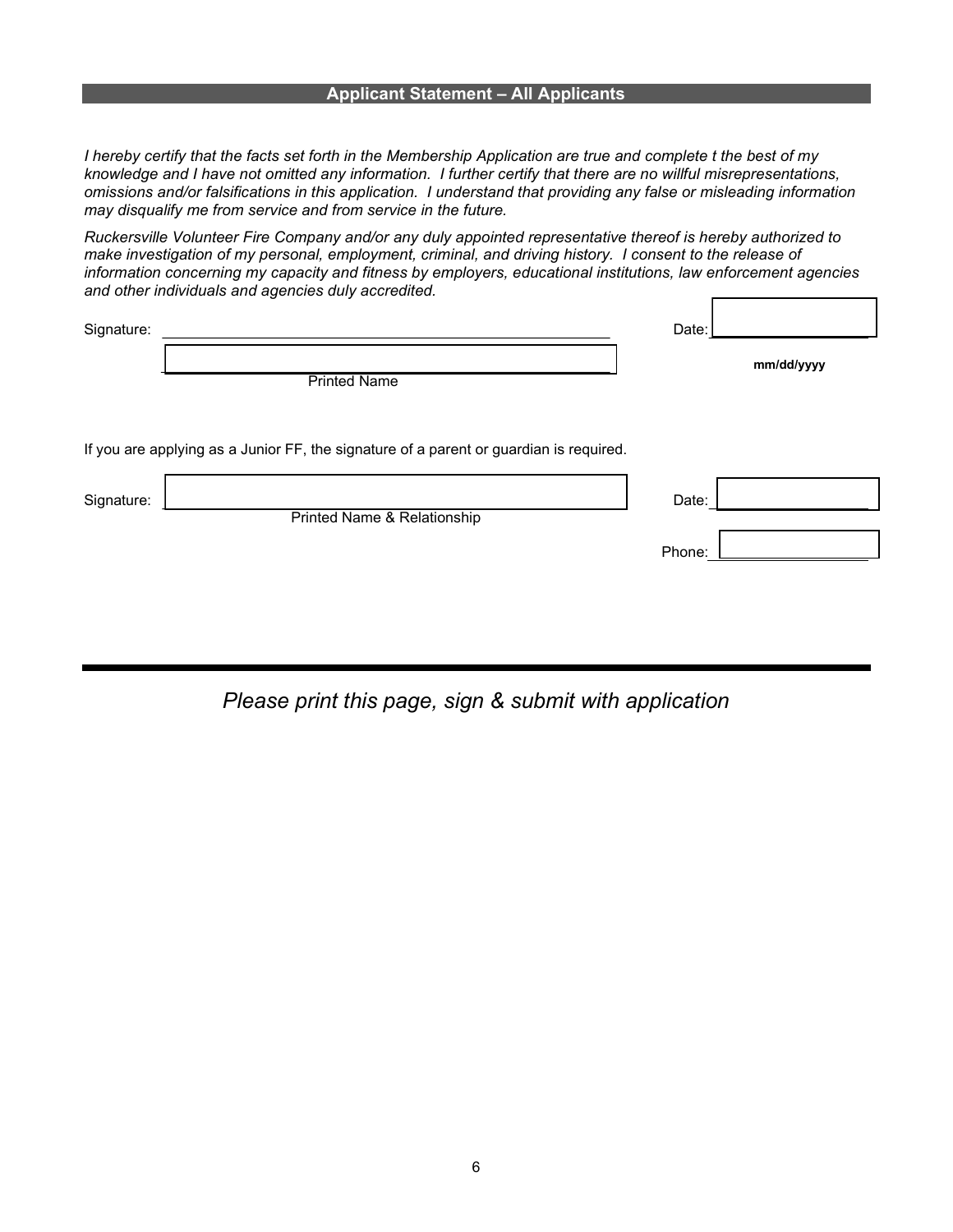## Administrative Use Only

|                           | DATE |
|---------------------------|------|
| Called/Emailed            |      |
| Referenced Called         |      |
| Met with Board            |      |
| Approved                  |      |
| Rejected                  |      |
| Membership Mtg            |      |
| Membership Vote           |      |
| Approved                  |      |
| Rejected                  |      |
| <b>Probationary Start</b> |      |
| Probationary End          |      |
| Membership Approval       |      |
| Background check          |      |
| Drug Test                 |      |
| Driving Record Rec'd      |      |
|                           |      |